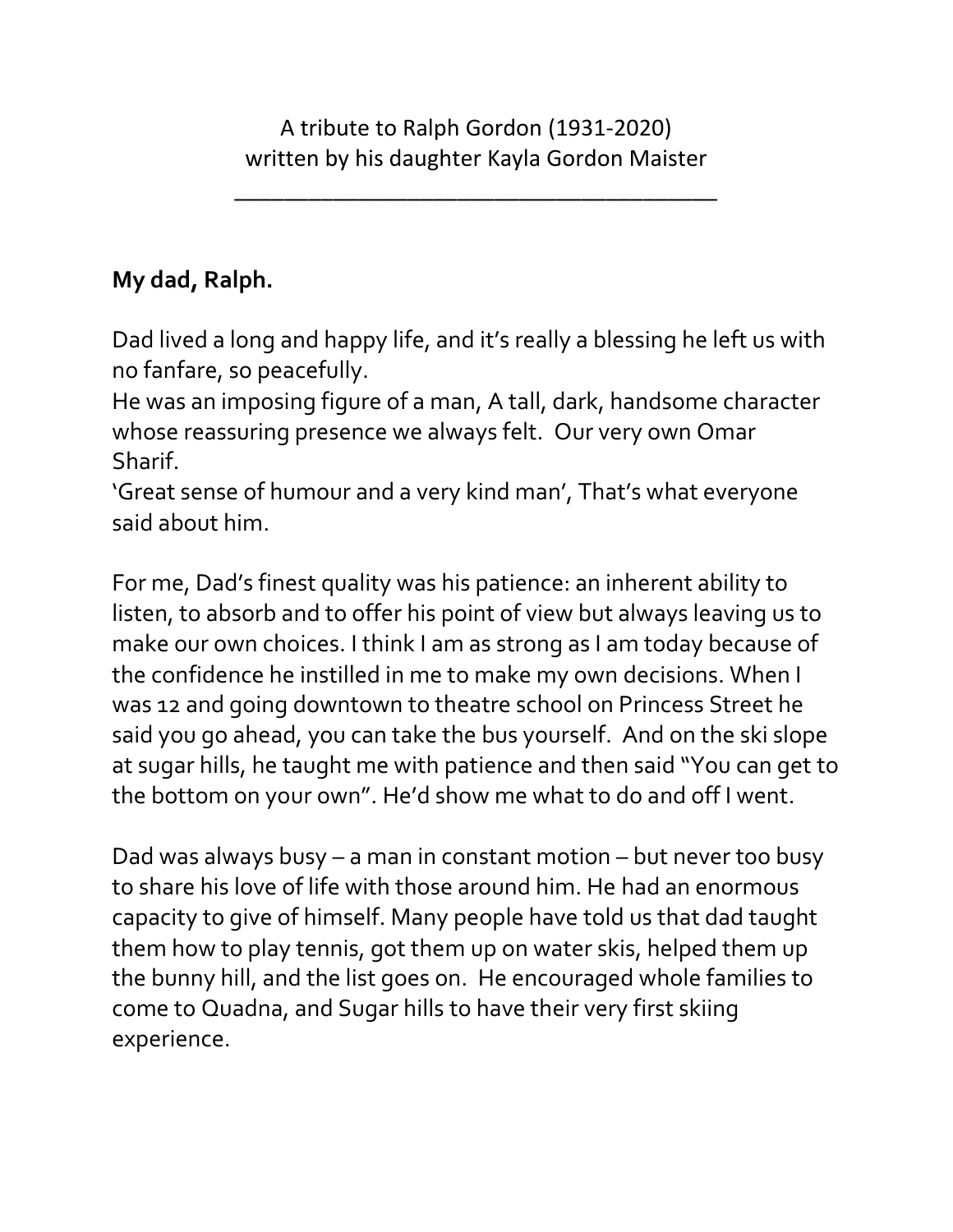When I was a teenager he was the 'cool dad'. Leather fringed jacket, motor cycle and disco parties.

He taught us to love so many things and he was always such an optimist. That optimism gave him confidence to try so many things and it guided Marshall, Sherwin and me. He made each one of us believe that anything was possible.

He continually broadened his horizons with daring decisions and unique experiences. Here are a few....

At 10 He was a Yo-yo champion

At 11 he delivered telegrams by bike

When he was 13 he went by himself and his wooden skis to the Canoe club so he could learn to ski.

At 14 he was Manitoba Jr tennis champion

At 16 He played bugle in the Jewish legion band

At 17 he delivered coca cola

He was in 3 operas at St. John's tech high school

In first year university he bought Zaida Feivel's hudson that had a huge hole in the bottom, he fixed it and he carpooled three other women, not my mom to university every day. My mom had Baba Sallys car. Such a lady's man

In university, he was crowned king of the phi sigma phi sorority. After graduating from university, the first time Ralph had many jobs as Mathew pointed out. We all remember going with him to pick up the cheques from properties Baba Sally managed. Sherwin specifically remembers going with him on the Saturday morning ritual to collect the rent and then have lunch at Simon's Deli.

In 1973 he took my mom and the three of us kids when were teenagers from London to Wales through Italy and back in a 'Volkswagen bus' with little to no reservations from there we flew to Israel. What an experience that was.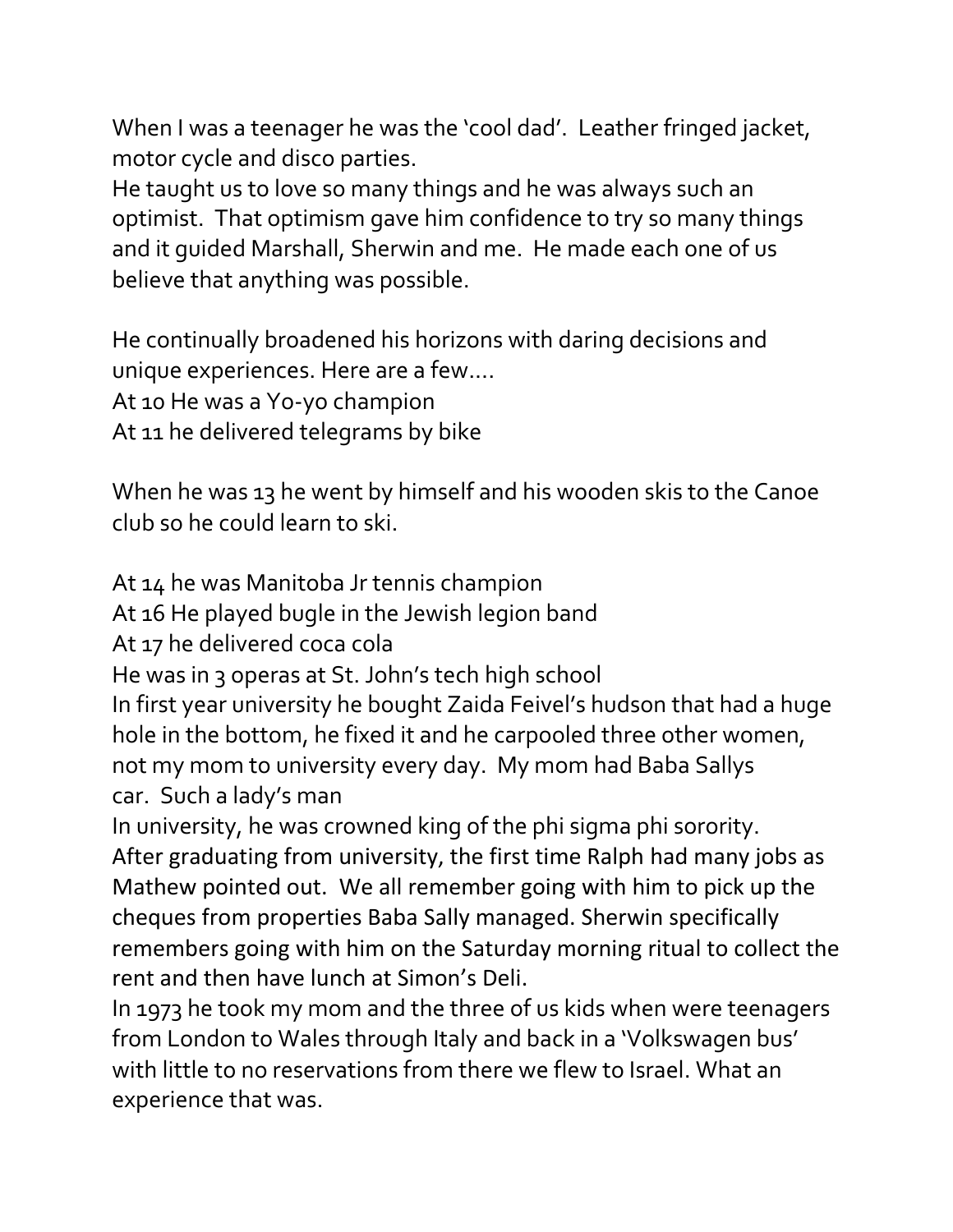At 40, he bought a Tr7. He loved sports cars, my friends all thought he was cool in that one. Marshall said it was a nightmare

He also dabbled in Photography in his 40's. I believe My love of photography started when he was developing film in his dark room. He rode his bike to work and back when he was almost 50 And of course, at 60 Ralph and Ethel were the winners of the disco contest competing against dancers from the royal Wpg ballet. At 75 he played horseshoes in Palm Springs And at 88 in his own way was Still dancing with Ethel.

Around 2004, dad started getting symptoms for Parkinson's, when the Parkinson's got worse and mobility became an issue he seemed happiest sitting in his favourite perch on the front porch at Westhawk contemplating all the things he had built, and wondering what to build next. This upcoming summer he wanted to fix the back entry.

His great grandchildren, Keira, Blake, Hallee and Kenny, His grandchildren Jacob, Cara, Carly, Adam, Avril, Angela, Aaron and Brittany will miss him dearly. And as well his adoring wife, my mom Ethel, married for 64 years. She was devoted to him and his care for the better part of 20 years. The night before he passed she told me he called out hey google (something they often did to fill the house with music) and he asked google to play the Whitney Houston I will Always Love you from the body guard. Mom said He held her hand and it shook from the Parkinson's. She said it almost felt like they were dancing again, like they had so many times before

It's strange to think that I can't just give him a call or pop around to have one of our good old chats.